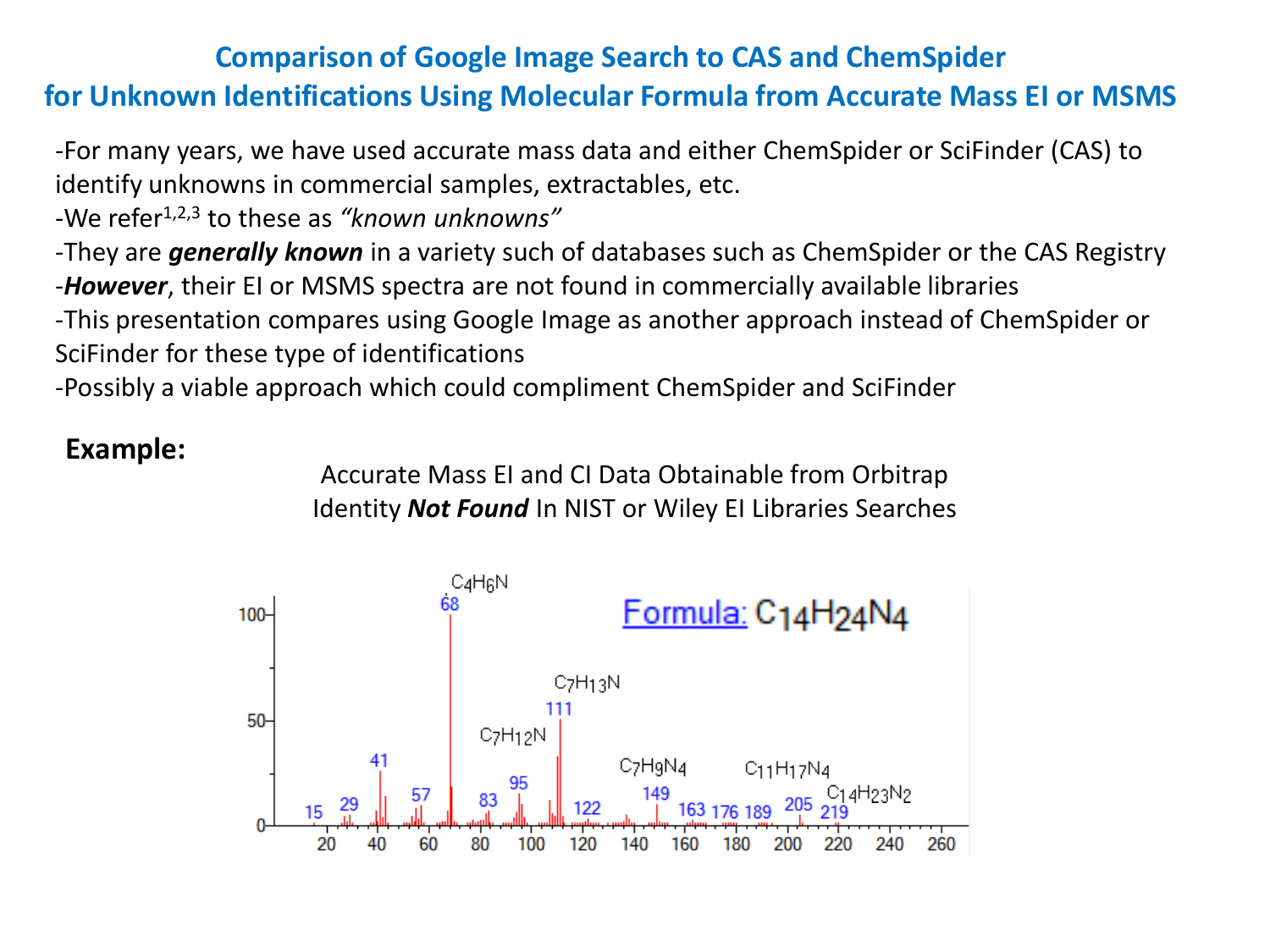## **Google Search Results for C14H24N<sup>4</sup>**

-View results of Google search using *image* option -Nitrile-azo compound shows up 7 times out of the 23 structures displayed -the proposed structure fits the EI fragmentation pattern

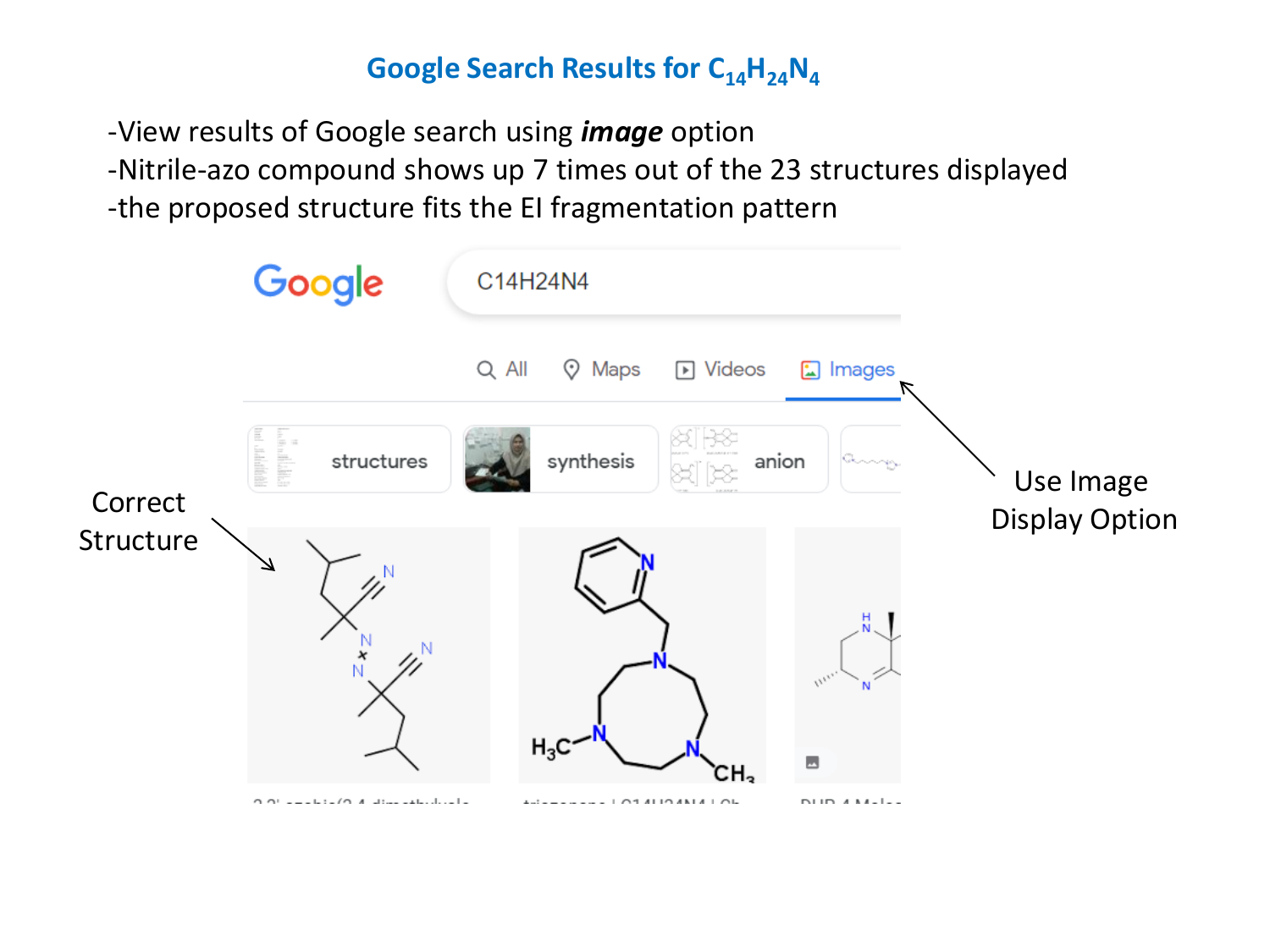### **SciFinder (CAS Registry) Search Results for C14H24N<sup>4</sup>**

-Search with SciFinder and sort by descending associating references -See top two references, would be hard to tell which isomer by EI -However, more references could indicate that the isobutyl more likely

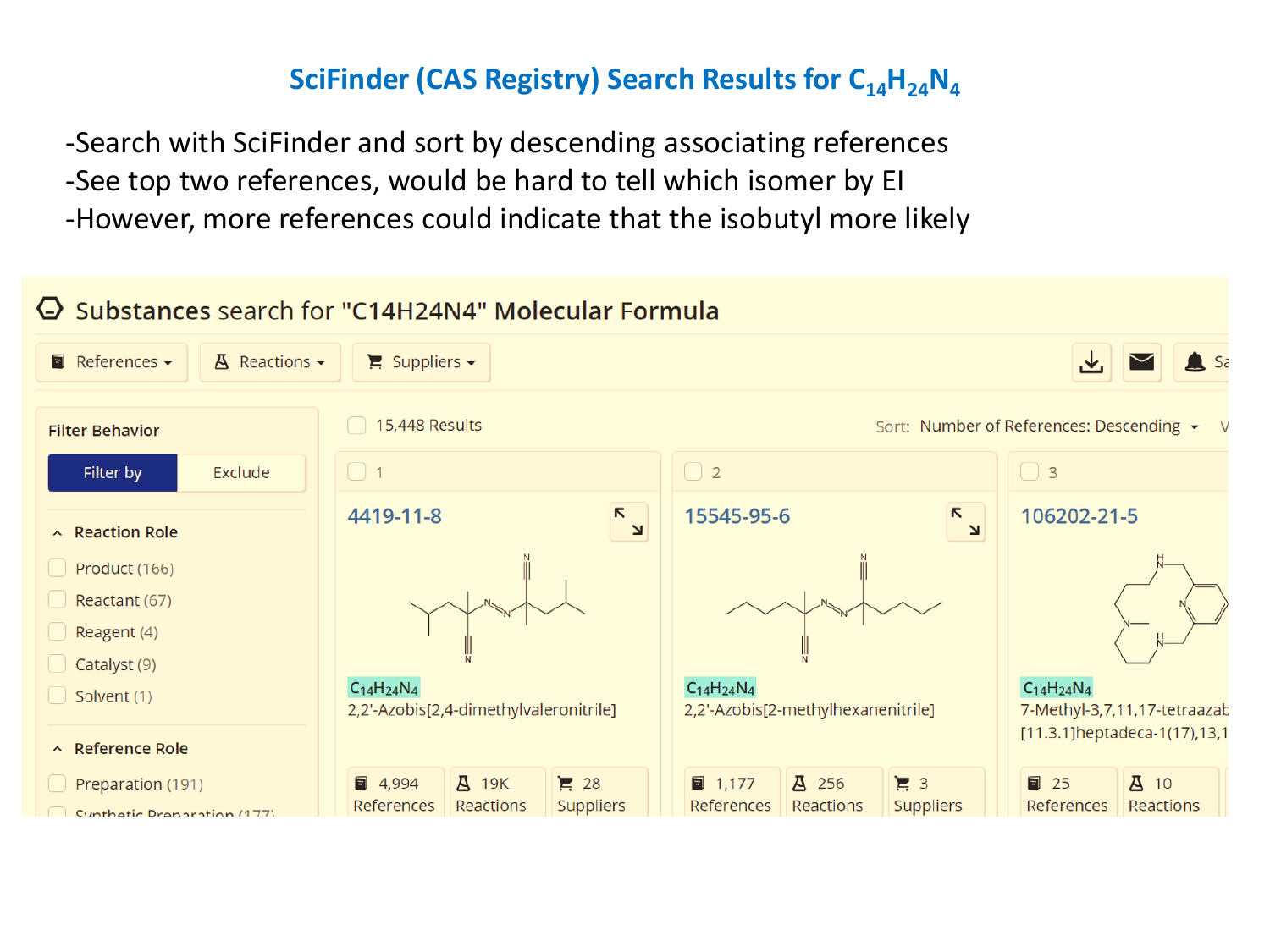## **ChemSpider Search Results for C14H24N<sup>4</sup>**

## -Search with ChemSpider and sort by descending associated references -Top one consistent with EI fragmentation

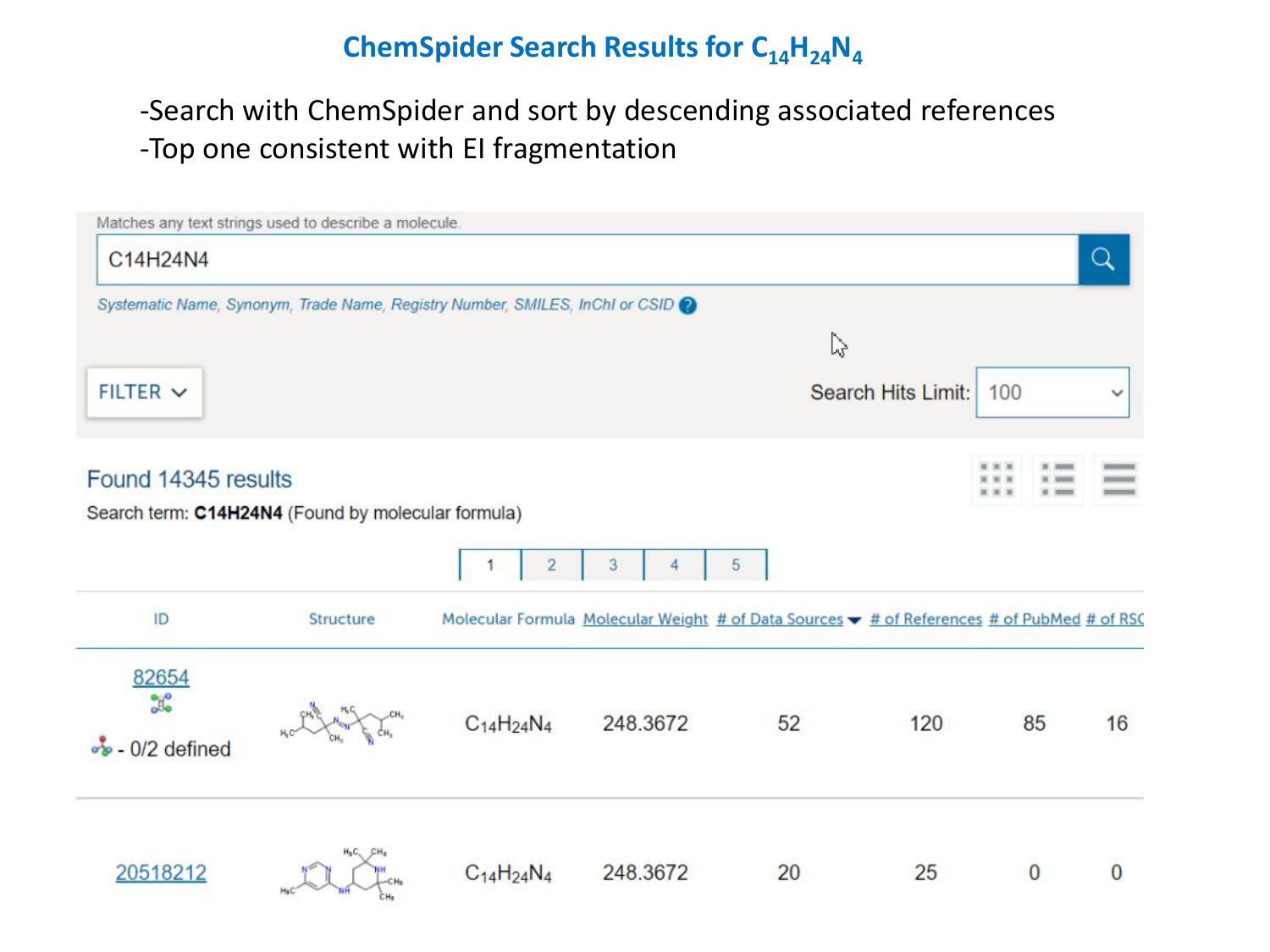#### **Conclusions**

-Using Google search of a molecular formula from accurate mass data with subsequent display by images useful in getting possible candidate structures

-Then use EI or MSMS fragmentation to determine if reasonable

-SciFinder CAS registry search still likely the best, but not a free service

-ChemSpider is free and allows one to sort by relevant database, data sources, references to bring most likely structures to top of list

-Also, ChemSpider can be searched by accurate m/z values +/- error, SciFinder cannot

-Searching by accurate mass useful for higher molecular weight compounds (>500) when unsure of the molecular formula